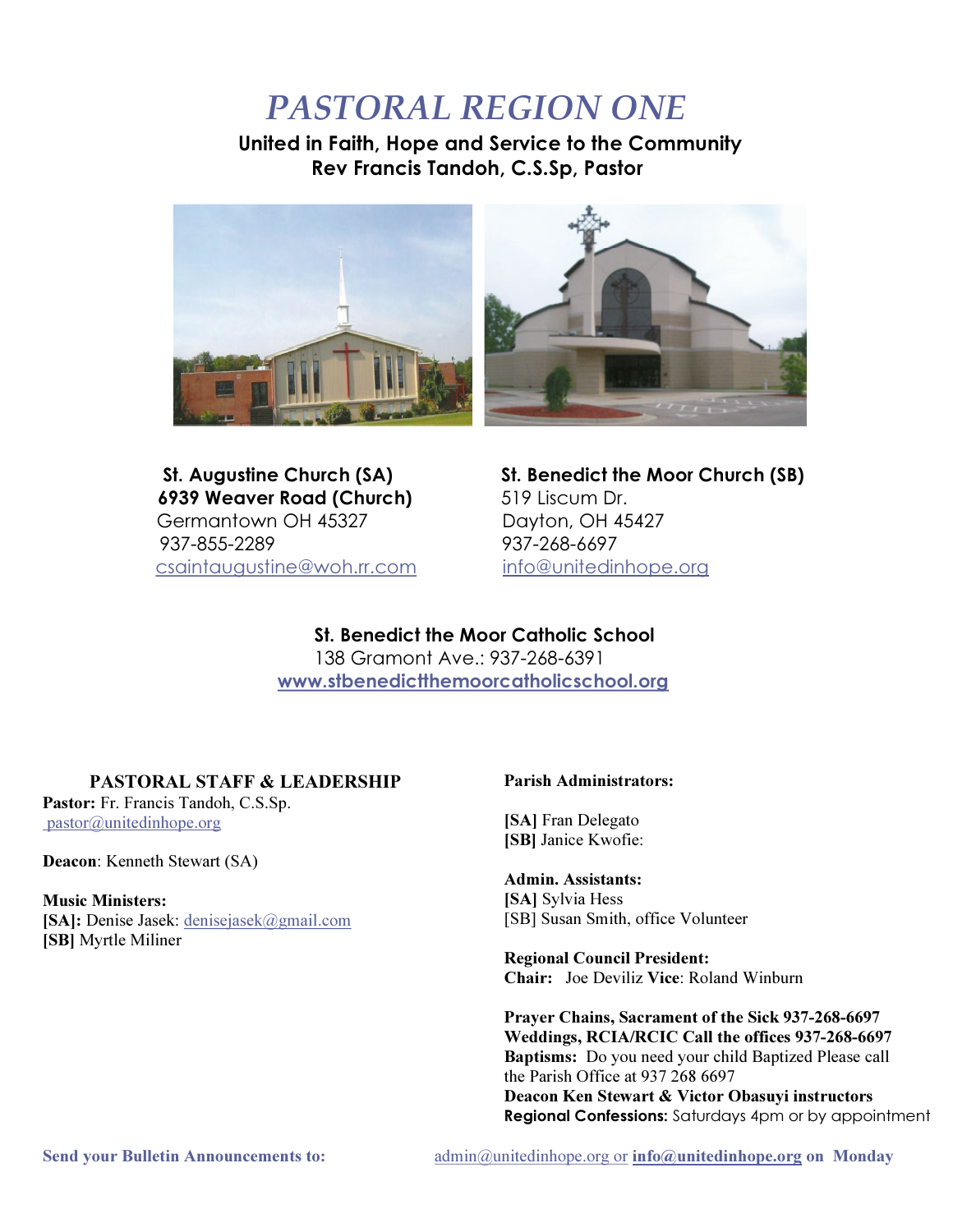# **Sixth Sunday of Easter**



- Every Family of Parishes will form people to embrace  $\bullet$ stewardship as a way of life.
- $\bullet$ Every Family of Parishes will actively promote vocational discernment.
- Every Family of Parishes will create and implement a plan that ministers to all persons in every season of life and every stage in the process of evangelization.
- Every Family of Parishes will have an Evangelization Team, overseen by the pastor and led by competent and qualified staff.
- Every Family of Parishes must offer support to their  $\bullet$ communities through the spiritual and corporal works of mercy and promote a culture of life, charity, and justice.
- Every Family of Parishes will incorporate principles of Catholic Social Teaching into faith formation efforts for youth and adults.
- Every Family of Parishes will promote intercultural competence and facilitate the participation of all people in the life of the Church.

#### **The Current Reality**

As we know from the current reality report created in the strategic planning phase of Beacons of Light, the average Sunday Mass in the Archdiocese of Cincinnati utilizes less than 40% of the church building.

After further analysis including attendance figures from October 2021, projected numbers of priests to be assigned to each Family, the current Mass schedules of each Family, the capacity of the church buildings, and the availability of retired priests, we know a bit more about the work ahead to ensure vibrant Eucharistic liturgies.

Between 2019 and 2021 we had a total decline of Sunday attendance throughout the Archdiocese of Cincinnati of 32,955, a loss of 25% from 133,533 in October of 2019. While we've rebounded from even more dire numbers in 2020, we have a long way to go to return just to our attendance in 2019.

- 138 of our 208 parish churches (66%) utilize less than 40% of the church building on Sunday.
- Of our 57 Families of Parishes, only 17 will need no change whatsoever to the schedule of Sunday Mass or the increased assistance of retired priests.
- 78 parishes would benefit from a reduction of at least one Sunday Mass to facilitate a sustainable schedule within the new Family on July 1.
- 65 parishes will need both a reduction of at least one Sunday Mass AND the increased assistance of a retired priest to ensure a feasible schedule for the Family of Parishes
- Thankfully, only 4 Families (including 20 parishes) will need radical change to their Sunday Mass schedules in the near future.

You can explore more analysis of the current reality regarding Mass schedules and facility utilization of our parish churches.

#### **Visit Family of Parishes**

As we prepare to be the family of Parishes beginning July 1, 2022, we are asking everyone to take time to visit a location or more of our family members. **Corpus Christy Our Lady of Mercy** 527 Forest Avenue, Dayton 533 Odlin Ave Dayton Sunday 9:00am **Saturdays 4:30pm** 

Queen of Martyrs 4144 Cedar Ridge Rd Mass Sunday  $11am$ 



#### **SYNOD LISTENING SESSIONS SUM-MARY REPORT**

In January and February 2022, we conducted numerous meetings in support of the synod process. These meetings were held in every deanery across the archdiocese as well as by several prayer groups, religious orders, and universities... There were many ideas and thoughts expressed in the meetings, and this report, which has been submitted to the United States Conference of Catholic Bishops (USCCB), is a synthesis of these. To read the report go to: www.catholicaoc.org/synod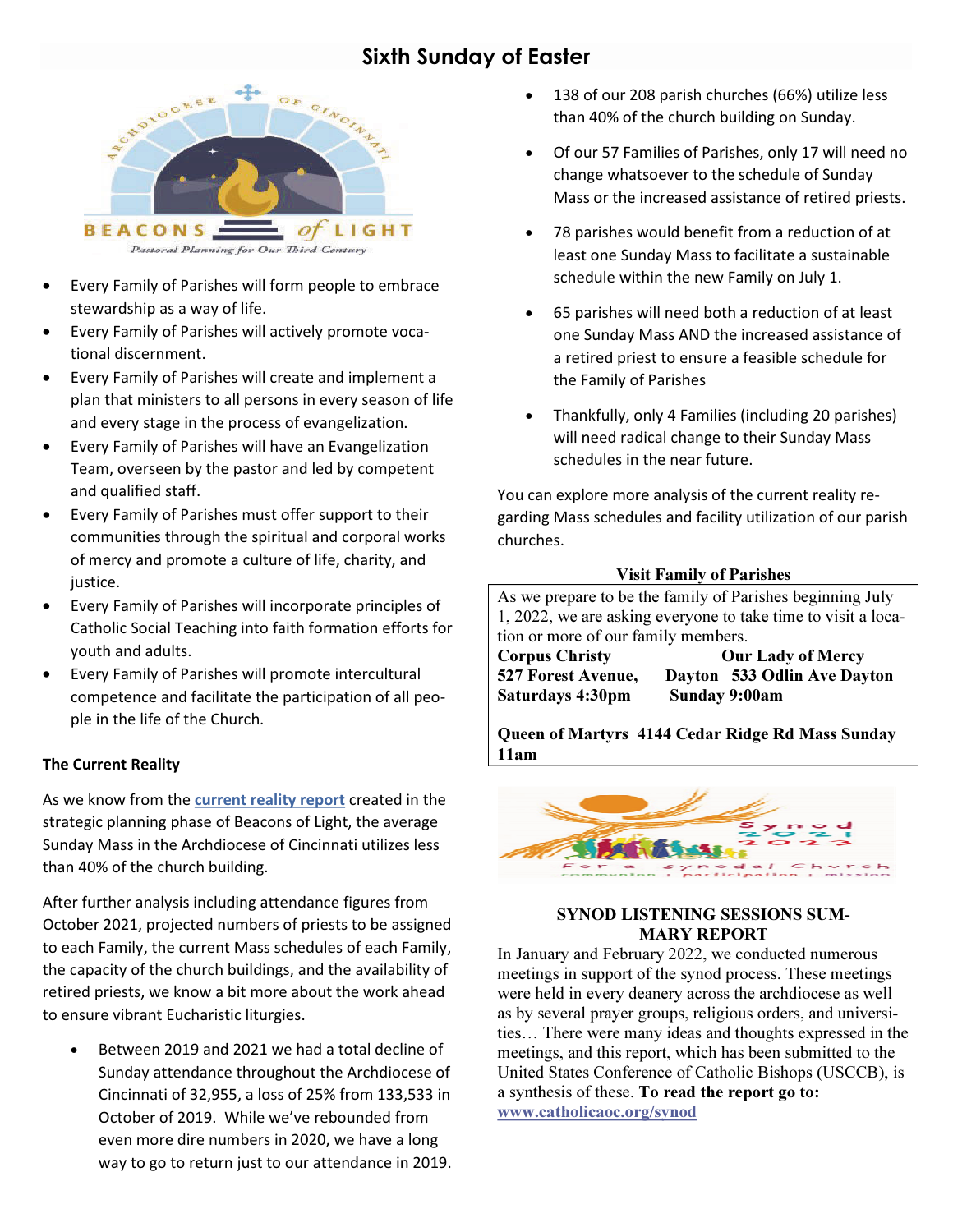## St. Augustine & St. Benedict the Moor Churches: Pastoral Region One May 22, 2022



#### REGION ONE LITURGICAL SCHEDULE

| [SA] St. Augustine [SB] St. Benedict |                                        |  |
|--------------------------------------|----------------------------------------|--|
| May 21                               | 3:45p[SB] Confessions                  |  |
| May 21                               | 4:30pm [SB] Regional Parishioners      |  |
| $M$ ay 22                            | 8:30am [SA] Myron & Margo Shapiro (An- |  |
|                                      | niversary)                             |  |
| May 22                               | 10:30am [SB] Christine Brown           |  |

#### YOUR STEWARSHIP THANK YOU

**ST. AUGUSTINE WEEKLY COLLECTION** May 8: Collection: \$1920, Education \$20

ST. BENEDICT WEEKLY COLLECTION May 14: Collection: \$2,746., Cath Relief \$115, Plant sales \$325, Maintenance \$47

# Liturgic

#### ST. BENEDICT MINISTERS SCHEDULE

MAY 22<sup>ND</sup> - SIXTH SUNDAY OF EASTER 1st Reader - Janet Harden 2nd Reader - Michael Stitts Petitions - Victor O'Basuyi Extraordinary Ministers - Victor O'Basuyi, Emmett Orr, Carolyn Day

#### MAY 29TH - SEVENTH SUNDAY OF EASTER OR THE **ASCENSION OF THE LORD** 1st Reader - Annette Young 2nd Reader - Nigel Tate Petitions - Judy Baker Extraordinary Ministers-Victor O'Basuyi, Mary O'Basuyi, Susan Smith

#### Reminder

St Augustine Rosary is in person every Wednesday at  $6:30$ pm.

#### **Change in Dial in Number for Rosary**

New Dial-In Number: 6677701427 Access Code: 556136 Rosary time is every Monday at 11am. Join your church family in praying for the community and each other.



Pray for our sick and Shut-Ins

Mae Wilkinson, Kenneth Bronston, Jessie Campbell Helen Spanish, Pat bell, Betty Jones, Susie Roberts, Angelina Matin, Nancy Green, Mary Dudley, Priscilla Moon, Annena Younger, Keno Hampton, Sherman Mosley, Juanita Newell, Robert Florence, Rita Ellicott, Loure Hayes, Maxine Brooks, Renee' Raisch, Don Hoog and Ray Metzger.

| <b>Nursing Homes</b> |                               |  |
|----------------------|-------------------------------|--|
| Eddie Weaver         | Mary Scott                    |  |
| Roberta Hickman      | <b>Heartland of Kettering</b> |  |

#### TASTE OF THE SHRINE | MAY 26 | 5:00 PM -8:30PM

On Thursday, May  $26<sup>th</sup>$ , from 5pm – 8:30pm, the Maria Stein Shrine will host the second annual Taste of the Shrine! This unique event will give attendees the opportunity to enjoy the historic beauty and charm of the Shrine while sampling some of the finest food and drink available in God's country. Due to the huge success last year, we have moved this event to the Shrine Courtyard with plenty of room and seating. Participating vendors include Bella's Italian Grille, Brew Nation Smokehouse, Do Good Restaurant, GR8 Vines Winery, Mariachis Mexican, Lake Rat Brewery, Winery at Versailles, and Winans Chocolates + Coffees.

In addition, there will be a  $$1,000$  raffle drawing during the event at 7:00pm. Any Heritage Day Celebration tickets purchased between August 1, 2021 and May 26, 2022 are entered into the drawing.

Food & Drink tickets and Raffle tickets can be purchased at the Shrine, online (mariasteinshrine.org/event-registration) or by calling 419-925-4532.

#### **ST PEREGRINE RELIC VENERATION | MAY 28 |**  $10:45 - 11:15AM$

In addition to the large Cancer Prayer Service offered three times a year, the Maria Stein Shrine offers St. Peregrine Devotions after the 10am Saturday Mass on the fourth Saturday of each month. This short service includes praying the chaplet of St. Peregrine and veneration of his relic.

#### **CATHOLIC SPEAKER TO PRESENT AT THE SHRINE | JUNE 9 7:00PM**

Let your faith arise as you hear nationally recognized Catholic speaker, Paul Zuccarelli, along with his wife, Beth, give their testimony. Paul suffered nine cardiac arrests and was healed on Pentecost Sunday in 2017. He now lives to witness to God's love, healing, and mercy. Paul's book Faith Understood will be available for purchase after their presentation, along with a question-and-answer time. This is a free event.